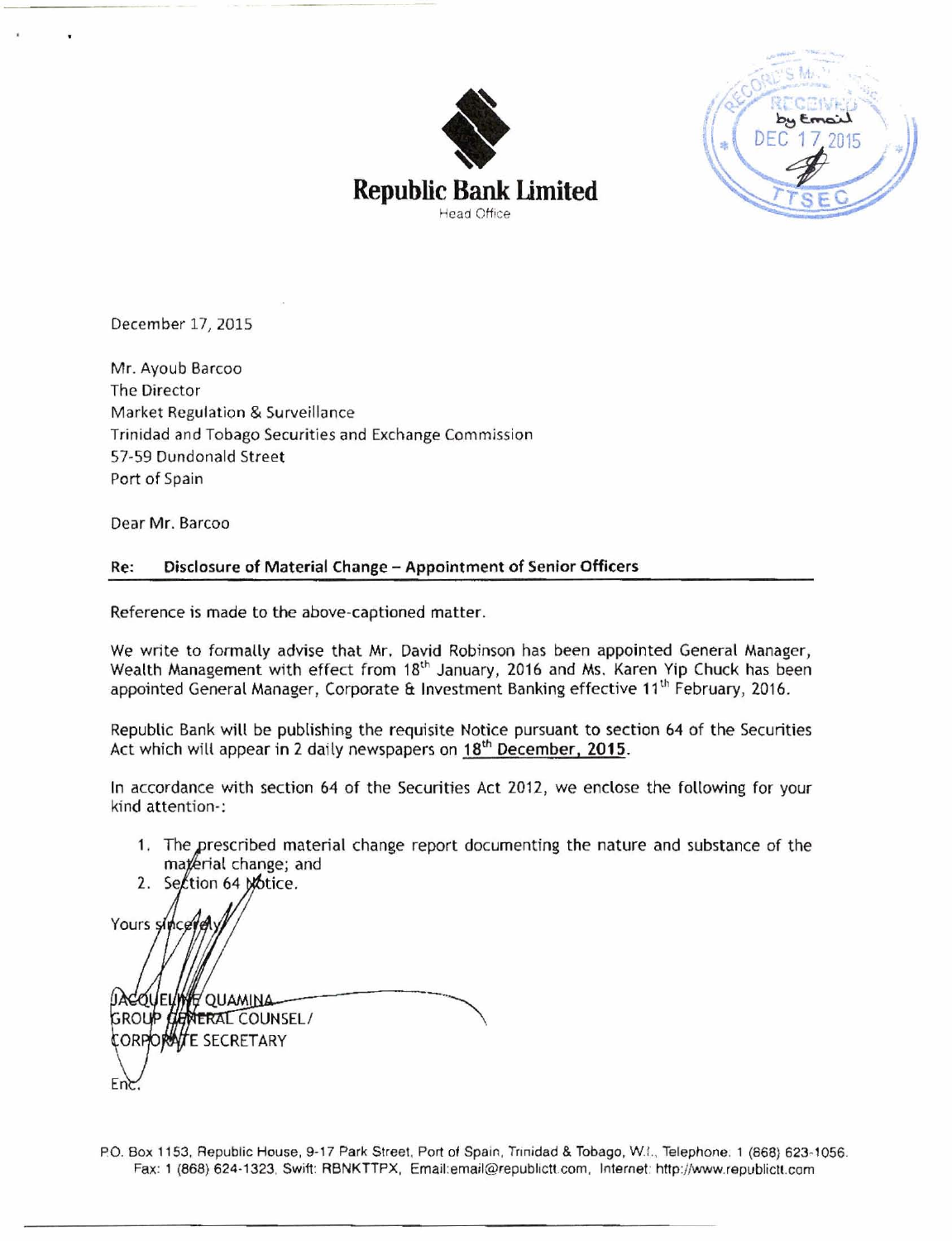

# MATERIAL CHANGE REPORT

Pursuant to section 64 of the Securities Act, 2012 and by-law 50  $\epsilon$ By-Laws, **2013)** 

1. NAME OF REPORTING ISSUER

Keine örkenorligilisüen von de saman an an an alban CAR HILL C.

REPUBLIC BANK LIMITED

 $2.$ DATE OF MATERIAl CHANGE

> Daoormacaal assure the com-**TARE AT**

18<sup>th</sup> January, 2016 and  $11<sup>th</sup>$  February, 2016 respectively

3. DESCRIPTION OF MATERIAL CHANGE

prescripton of material disiple was a species and consistent and the second Republic Bank Limited advises of the appointment of two (2) senior officers, namely David Robinson as General Manager, Wealth Management with effect from 18<sup>th</sup> January, 2016 and Karen Yip Chuck appointed as General Manager, Corporate and Investment Banking with effect from 11<sup>th</sup> February, **2016.** 

4. DETAILS OF PUBLICATION OF MATERIAL CHANGE

| William in security consequing to a representation senseting to a sec-<br><b>Coordinate with realign adia a mic Scannice on August</b> |  |
|----------------------------------------------------------------------------------------------------------------------------------------|--|

If "No"

| $2\pi$ o foscal Date of Public (up) of Matic (and $18/12/2015$ |  |
|----------------------------------------------------------------|--|
|                                                                |  |

If "Yes"

| Sett the certain to applying to the exemption and the second second and the |  |
|-----------------------------------------------------------------------------|--|
| N/A                                                                         |  |

5. DETAILS OF SENIOR OFFICER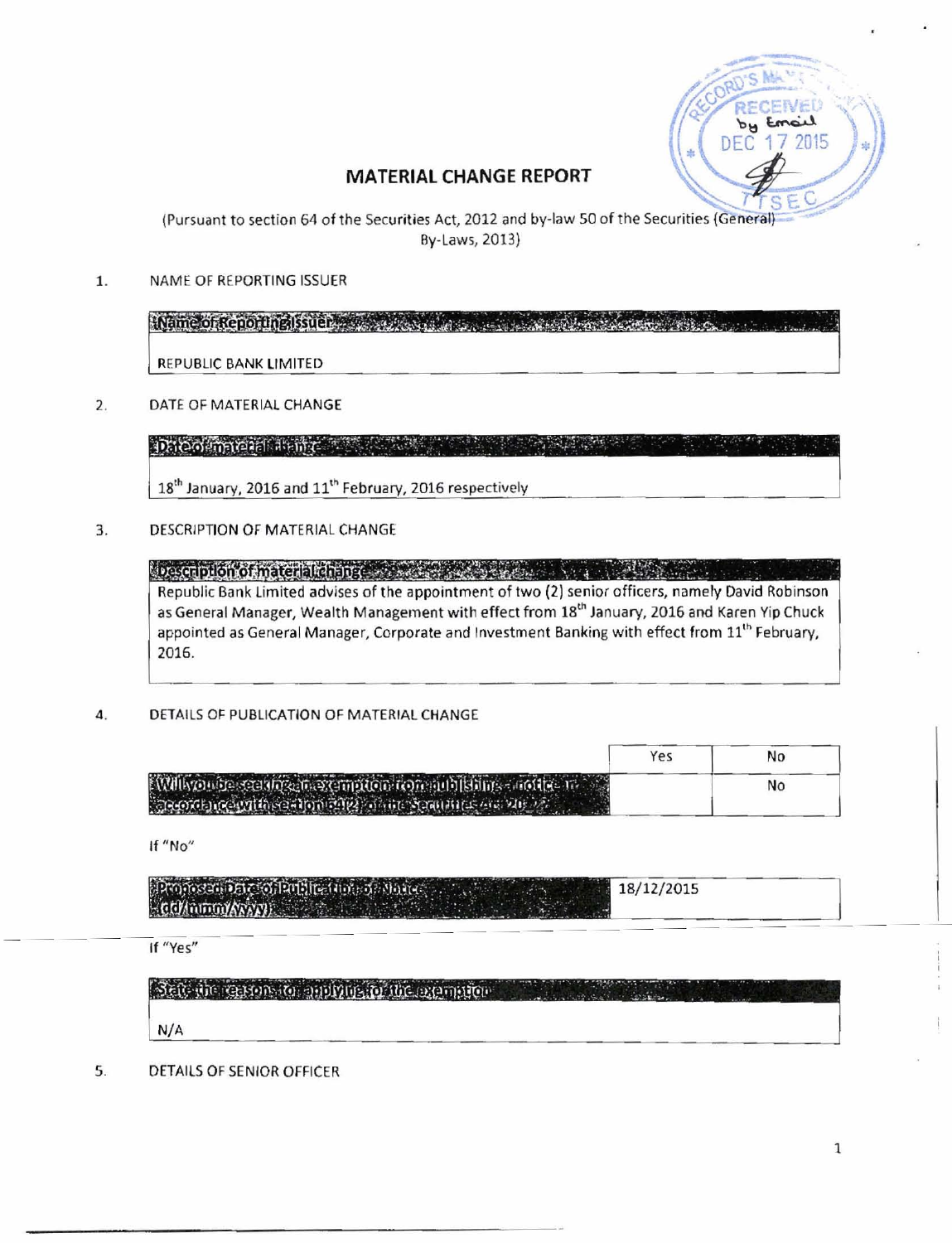| Print: Bush name, less imports. The State | Jacqueline Quamina                       |
|-------------------------------------------|------------------------------------------|
| "Beisfelne ift Ble pleiferiffeln.         | Group Legal Counsel/ Corporate Secretary |
|                                           | 9-17 Park Street                         |
|                                           | Port of Spain                            |
| अस्तासः अस्तारः                           | 1-868-625-3617 ext. 3345                 |
| <b>Reaching</b>                           | 1-868-625-1336                           |
| Bertonni, Provinci                        | 1-868-620-6682                           |
| <b>Principle of Principal Action</b>      | jquamina@republictt.com                  |

#### 6. DATE, CERTIFICATION AND SIGNATURE

I hereby **cenify** that the statement and information contained in this form and any attachment hereto are true and correct to the best of my knowledge **and** belief and submitted in compliance with the provisions of the Securities Act, **2012,** l understand that any misrepresentation, falsification or material omission of information on this applicatian may result in a breach of the Securities Act, **2012.** 

| 17 <sup>th</sup> |
|------------------|
| December,        |
| 2015             |
| Date             |
|                  |

## **FOR OFFICIAL USE ONLY**

| Registrant's Number                            | <b>CONTRACT OF A SECOND AND STATES OF A SECOND ACTION AND SECOND ACTIONS OF A SECOND ACTIONS OF A SECOND ACTIONS OF A SECOND ACTIONS OF A SECOND ACTIONS OF A SECOND ACTIONS OF A SECOND ACTIONS OF A SECOND ACTIONS OF A SECOND</b> |
|------------------------------------------------|--------------------------------------------------------------------------------------------------------------------------------------------------------------------------------------------------------------------------------------|
| Director's Number                              |                                                                                                                                                                                                                                      |
| Document/Record Number                         |                                                                                                                                                                                                                                      |
| Record's Management Date Received (dd/mm/yyyy) |                                                                                                                                                                                                                                      |

3ipp~webfly:--~~~ **Date (ddlmmlyym):**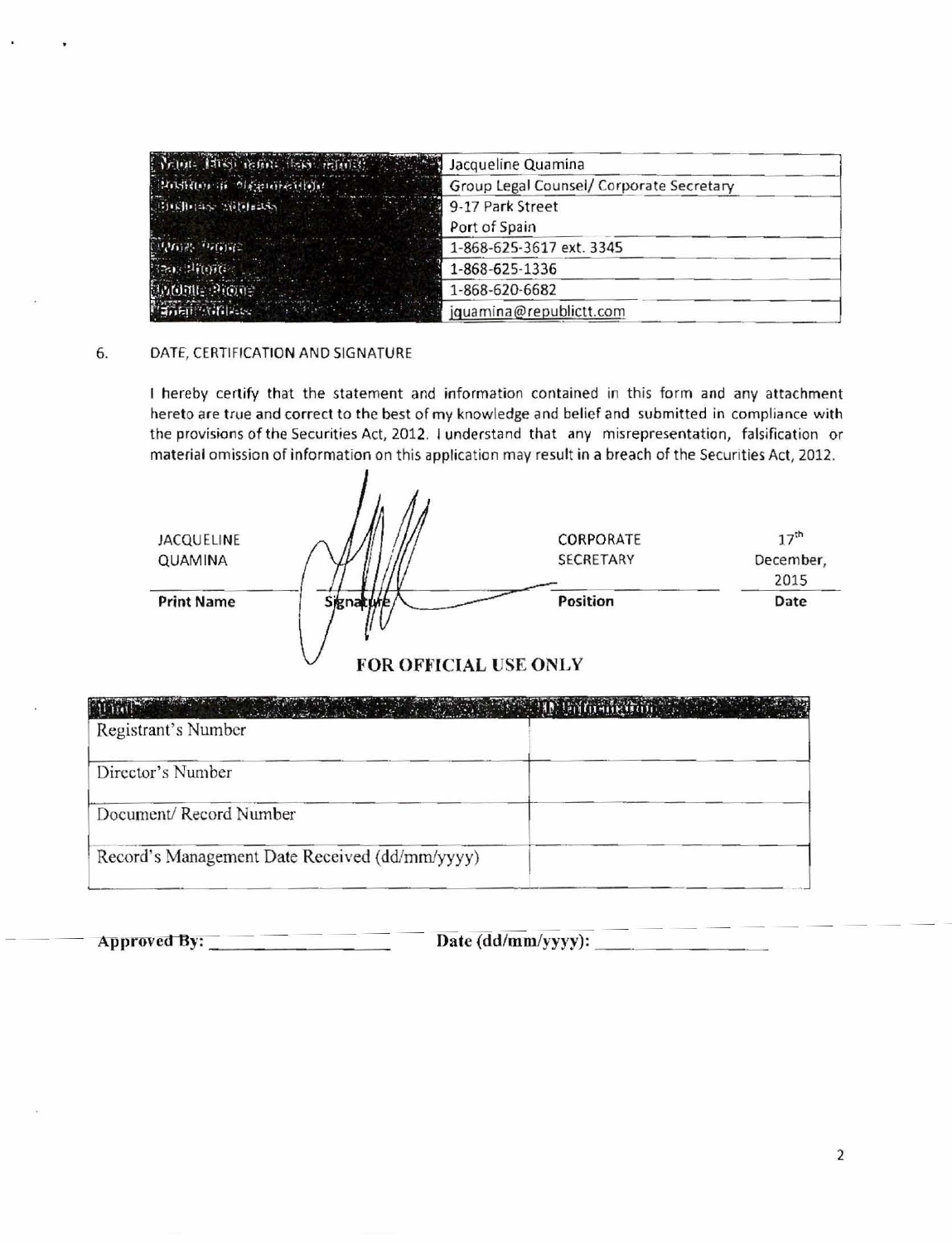

S MANA ・これ方言

by Email DEC 17 2015

# NOTICE PURSUANT TO SECTION 64(1) (b) OF THE SECURITIES **ACT 2012**

Republic Bank Limited advises that Mr. David Robinson has been appointed General Manager, Wealth Management with effect from 18<sup>th</sup> January, 2016 and Ms. Karen **Yip Chuck has been appointed General Manager, Corporate Et Investment Banking**  with effect from 11<sup>th</sup> February, 2016.

*Jacqueline* **Quomino**  *Corporate Secretary/Generol Counsel* 

*December 18,2015*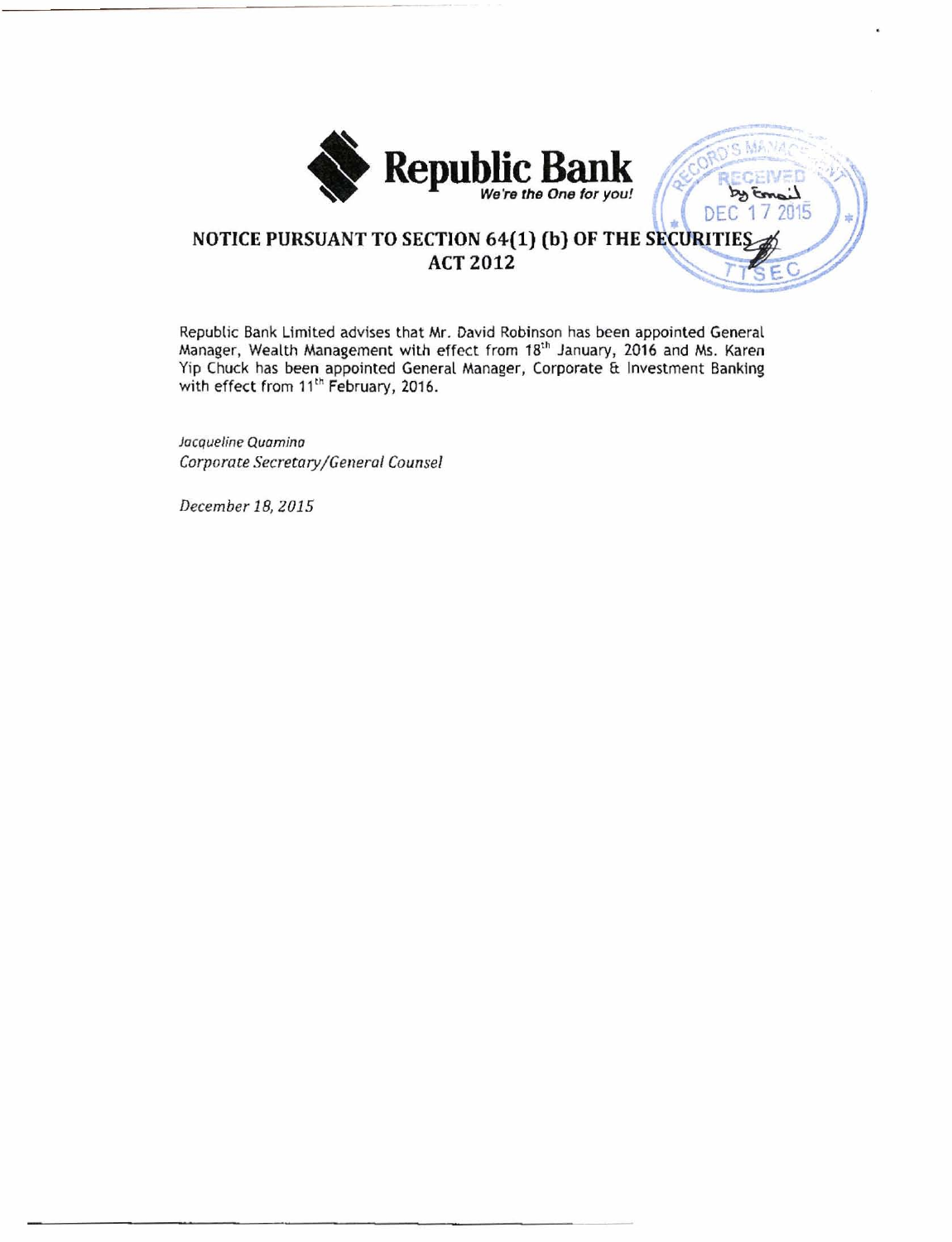# **Sparkle Ferreira** ,.<\* --'-'. . **q..** 7

**From:** 7 Chemical Mannie Carrera *(ASCA)* RECENTE Sent: Sent: Thursday, December 17, 2015 5:44 PM DEC 2015 To: Records Mgt Cc: Ayoub Barcoo Subject: FW: RBL's letter dated 17.12.15 Attachments: DIR. Market Reg. & Surv. TT Sec. Exc. Comm Ltr. dd 17122015121720150646. Follow Up Flag: Follow up

Flag Status:

Completed

Good day,

Please see the email trail below and the attachment for filing.

Regards,

# **Janine Carrera**

Senior Financial Research Officer, MR&S

From: Janine Carrera Sent: Thursday, December 17, 2015 5:44 PM To: 'Andrea De Matas'; Ayoub Barcoo Cc: Material Changes; Jacqueline Quamina Subject: RE: RBL's letter dated 17.12.15

Good day Ms. De Matas,

I acknowledge receipt of Republic Bank Limited's letter and accompanying Material Change Report dated December 17, 2015 in relation to the appointments of Ms. Yip Chuck and Mr. Robinson.

Regards,

# **Janine Carrera**

Senior Financial Research Officer, MR&S

From: Andrea De Matas [mailto:adematas@republictt.com] Sent: Thursday, December 17, 2015 2:16 PM To: Ayoub Barcoo Cc: Material Changes; Jacqueline Quamina; Janine Carrera Subject: Re: RBL's letter dated 17.12.15

Dear Mr. Barcoo,

We attach for your kind attention our letter dated 17<sup>th</sup> December, 2015.

The original will be delivered to you shortly.